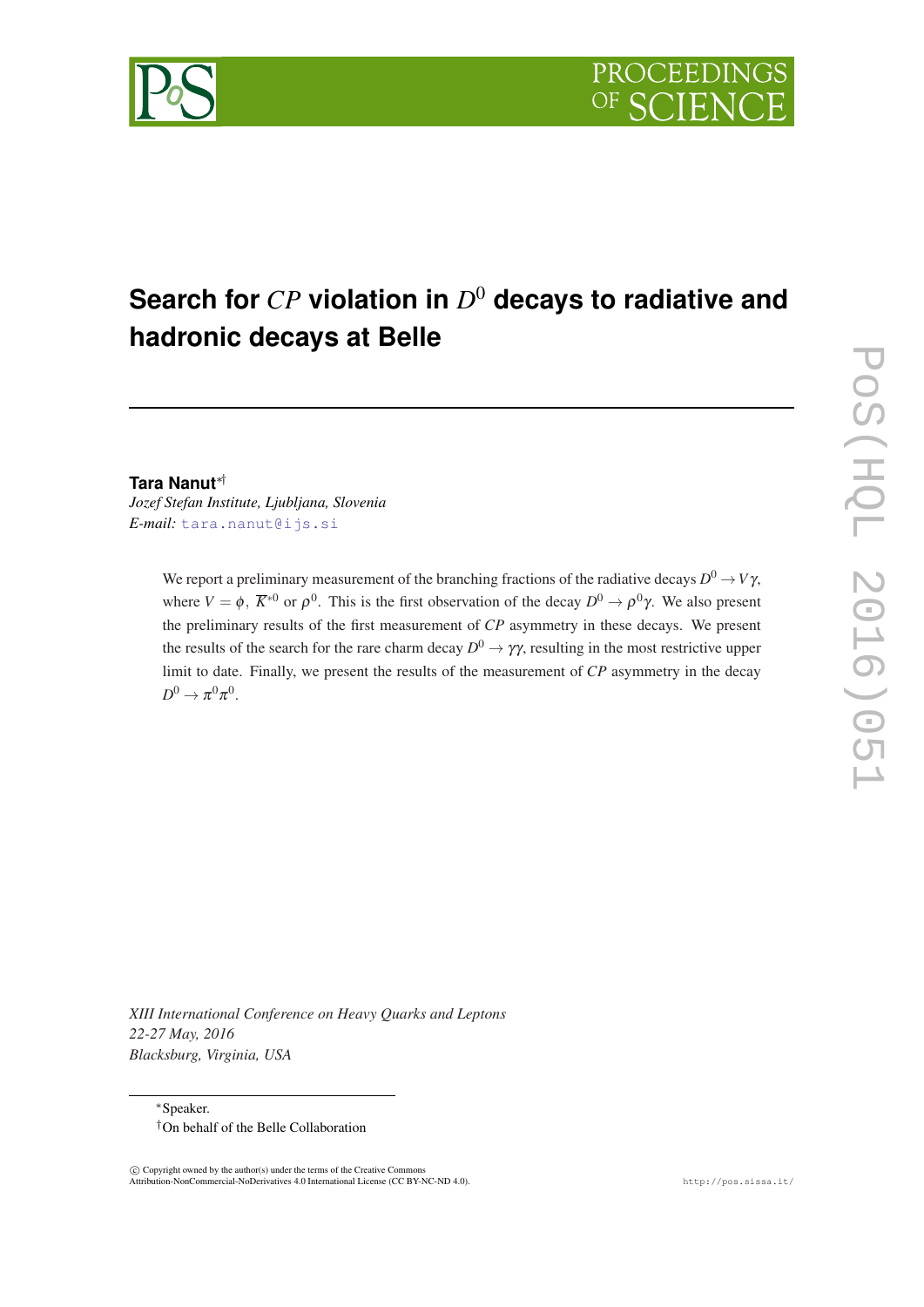### 1. Introduction

The radiative charm decay  $D^0 \to \phi \gamma$  has been first observed by the Belle Collaboration [1]. In a subsequent analysis, the BaBar Collaboration measured both the decay  $D^0 \to \phi \gamma$  and  $D^0 \to$  $\overline{K}^{*0}$ γ[2]. The current world-average values of the branching fractions are  $(2.70 \pm 0.35) \times 10^{-5}$  (¢ mode) and (32.7 ± 3.4) × 10<sup>-5</sup> ( $\overline{K}^{*0}$  mode) [3]. The decay to  $D^0 \to \rho^0γ$  has not been observed up to date; the established upper limit by CLEO II is  $\mathscr{B}\left(D^0 \to \rho^0\gamma\right) < 24\times 10^{-5}$  at 90% confidence level [4]. As radiative charm decays are dominated by non-perturbative long range dynamics, measurements of branching fractions can be a useful test of the QCD-based theoretical calculations of the branching fractions. Further motivation for a study of radiative decays  $D^0 \to V \gamma$ , where  $V$  is a vector meson, is that these decays could be sensitive to New Physics (NP) via  $CP$  asymmetry ( $\mathcal{A}_{CP}$ ). Theoretical studies [5, 6] predict that in Standard Model (SM) extensions with chromomagnetic dipole operators,  $\mathcal{A}_{CP}$  can rise to several percent for  $V = \phi, \rho^0$ , compared to the  $\mathcal{O}(10^{-3})$  SM expectation. However, there has been no study of  $CP$  violation in  $D^0 \to V\gamma$  decays conducted up to this point.

We present here the preliminary results of the measurement of the branching fractions and *CP* asymmetries in decays  $D^0 \to V\gamma$ , where  $V \in \left\{\phi, \ \overline{K}^{*0}, \ \rho^0\right\}$ . This is the first observation of the decay  $D^0 \to \rho^0 \gamma$ . The analysis is based on 943 fb<sup>-1</sup> of data collected by the Belle detector, operating at the asymmetric KEKB  $e^+e^-$  collider [7].

We also present a search for the rare charm decay  $D^0 \to \gamma \gamma$  [8]. This decay has not been observed yet. The best upper limit to date was set by BaBar at  $\mathscr{B}(D^0 \to \gamma \gamma) < 2.2 \times 10^{-6}$  (90% C.L.) [9]. The decay  $D^0 \to \gamma\gamma$  represents a good probe for NP, as the SM prediction for the branching fraction, which is of the order of  $10^{-8}$ , can be enhanced by several orders of magnitude by NP contributions. The Minimal Supersymmetric Standard Model suggests that the exchange of gluinos can enhance the  $D^0 \to \gamma \gamma$  branching ratio up to  $6 \times 10^{-6}$  [10, 11]. The present measurement, conducted on 832 fb<sup>-1</sup> of Belle data, represents the most stringent upper limit for this decay.

Finally, we present the results of the measurement of the *CP* asymmetry in decays  $D^0 \rightarrow$  $\pi^0\pi^0$  [12]. As singly Cabibbo-suppressed, these decays have an enhanced possibility of NP contributions to the *CP* asymmetry. A measurement of  $\mathcal{A}_{CP}$  in these decays has been conducted by the CLEO Collaboration, yielding the result  $A_{CP}(D^0 \to \pi^0 \pi^0) = (0.1 \pm 4.8)\%$  [13]. The present measurement, conducted on 966 fb<sup>-1</sup> of Belle data, represents the first measurement of  $\mathcal{A}_{CP}$  in these decays at B-factories, and greatly improves the precision of the preceding result.

# **2.** Analysis  $D^0 \to V$ γ

Both the branching fraction and  $\mathcal{A}_{CP}$  are measured relative to other well measured decay channels. Such an approach enables the cancellation of several sources of systematic uncertainties that are common to both the signal and normalisation mode. In this scope, the chosen normalisation modes are decays that feature the same charged final state particles as the signal decay. The signal decays are reconstructed in the following sub-decay channels of the vector meson:  $\phi \to K^+K^-$ ,  $\overline{K}^{*0} \to K^-\pi^+$  and  $\rho^0 \to \pi^+\pi^-$ . In accordance, the corresponding normalisation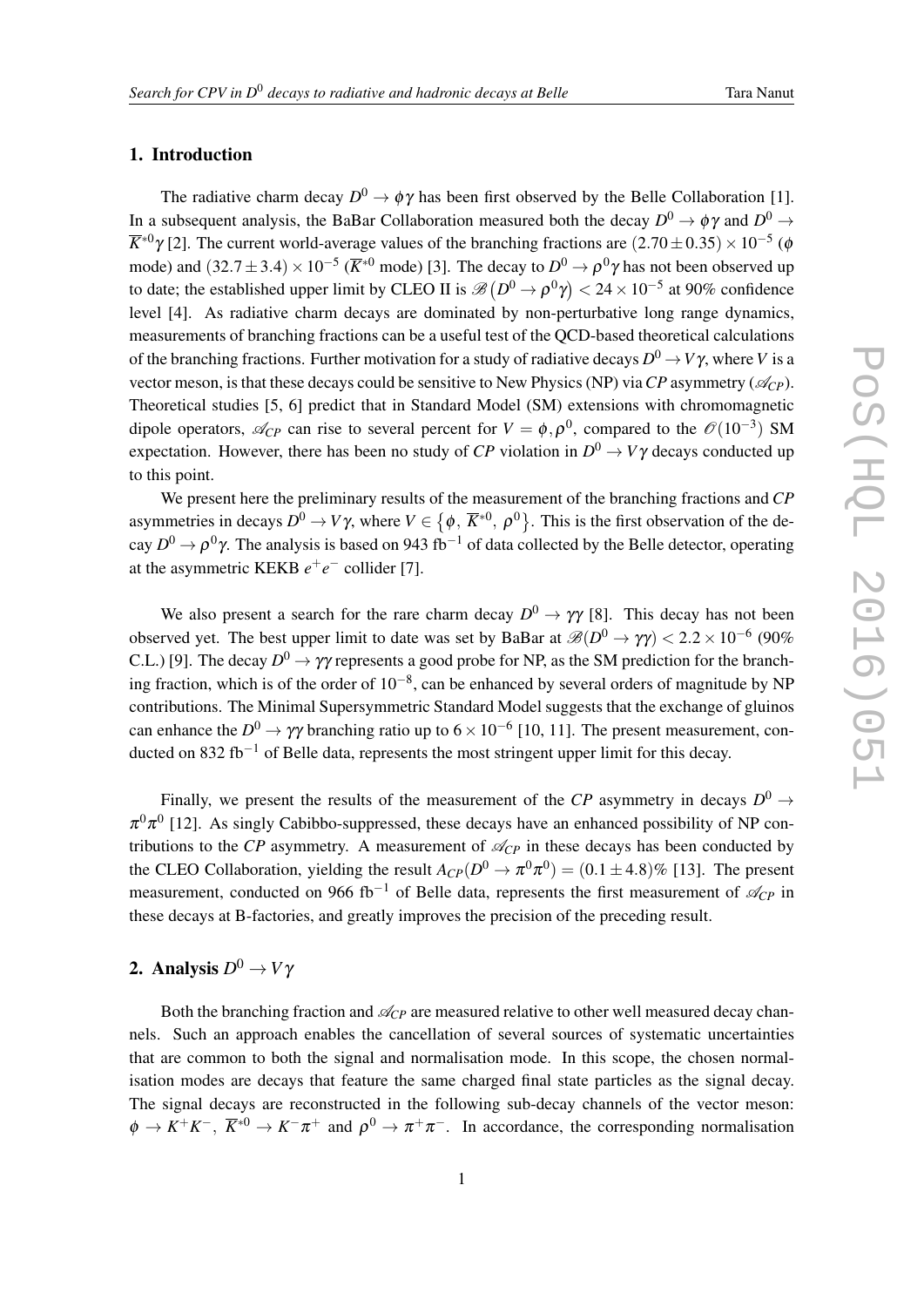<span id="page-2-0"></span>modes are  $D^0 \to K^+K^-$  ( $\phi$  mode),  $D^0 \to K^-\pi^+$  ( $\overline{K}^{*0}$  mode) and  $D^0 \to \pi^+\pi^-$  ( $\rho^0$  mode). The candidate  $D^0$  mesons are required to originate from the decay  $D^{*+} \to D^0 \pi_S^+$  in order to identify the flavour of the *D*<sup>0</sup>. Additionally, this can provide further suppression of the combinatorial background with a constraint imposed on the mass difference  $\Delta m = m(D^{*+}) m(D^0)$ .

The signal branching fraction  $\mathscr{B}_{\text{sig}}$  is given by

$$
\mathcal{B}_{\text{sig}} = \mathcal{B}_{\text{norm}} \times \frac{N_{\text{sig}}}{N_{\text{norm}}} \times \frac{\varepsilon_{\text{norm}}}{\varepsilon_{\text{sig}}}, \qquad (2.1)
$$

where *N* is the extracted yield,  $\varepsilon$  the reconstruction efficiency and  $\mathscr{B}$  the branching fraction for the corresponding mode. For  $\mathscr{B}_{norm}$  the world-average value [3] is used.

The quantity extracted from data is not directly the *CP* asymmetry, but the raw asymmetry

$$
A_{\text{raw}} = \frac{N(D^0) - N(\overline{D}^0)}{N(D^0) + N(\overline{D}^0)} \quad , \tag{2.2}
$$

which contains beside the physical *CP* asymmetry also terms that arise from the production asymmetry  $(A_{FB})$  and from different reconstruction efficiencies for positively and negatively charged particles  $(A_{\varepsilon}^{\pm})$ :

$$
A_{\text{raw}} = \mathcal{A}_{\text{CP}} + A_{\text{FB}} + A_{\varepsilon}^{\pm} \quad . \tag{2.3}
$$

The forward-backward production asymmetry is assumed to be the same for all charm mesons. Since normalisation modes are chosen to contain the same set of charged final state particles, also the  $A_{\varepsilon}^{\pm}$  term is equal for both the signal and normalisation mode. It then follows that the *CP* asymmetry of signal decays  $\mathcal{A}_{CP}^{sig}$  can be obtained as

$$
\mathcal{A}_{CP}^{\text{sig}} = A_{\text{raw}}^{\text{sig}} - A_{\text{raw}}^{\text{norm}} + \mathcal{A}_{CP}^{\text{norm}} \quad . \tag{2.4}
$$

For the *CP* asymmetry of normalisation modes  $\mathcal{A}_{CP}^{norm}$  the world-average values are taken [14].

### 2.1 Signal extraction

Signal is extracted via a simultaneous 2-dimensional fit in the variables  $m(D^0)$  and cosine of the helicity angle  $\cos(\theta_H)$ . The latter is defined as the angle between the mother  $(D^0)$  and daughter (positively or negatively charged final state hadron) particle of the *V* meson in the rest frame of the *V* meson.

The dominant background arises from decays which comprise a  $\pi^0$  instead of the photon in the final state, with the  $\pi^0$  subsequently decaying into a pair of photons. As one photon is missed in the reconstruction, the reconstructed  $m(D^0)$  peak is shifted slightly toward lower values, but still overlaps with the signal peak. As lots of decay modes can contribute to this type of background, some with branching fractions significantly higher than that of signal decays, suppression of such background is of vital importance. For this purpose, a dedicated  $\pi^0$  veto is developed, comprising a neural network variable obtained from two mass veto variables. The signal photon is paired once with each other photon in the event with an energy above 30 MeV, and once with each photon with an energy above 75 MeV. The pair in each set whose diphoton mass lies closest to  $m(\pi^0)$  is fed to the neural network. The final criterion on the veto variable rejects about 60% of background, while retaining 85% of signal. Background of  $\pi^0(\to\gamma\gamma)$  type can be further reduced by suppressing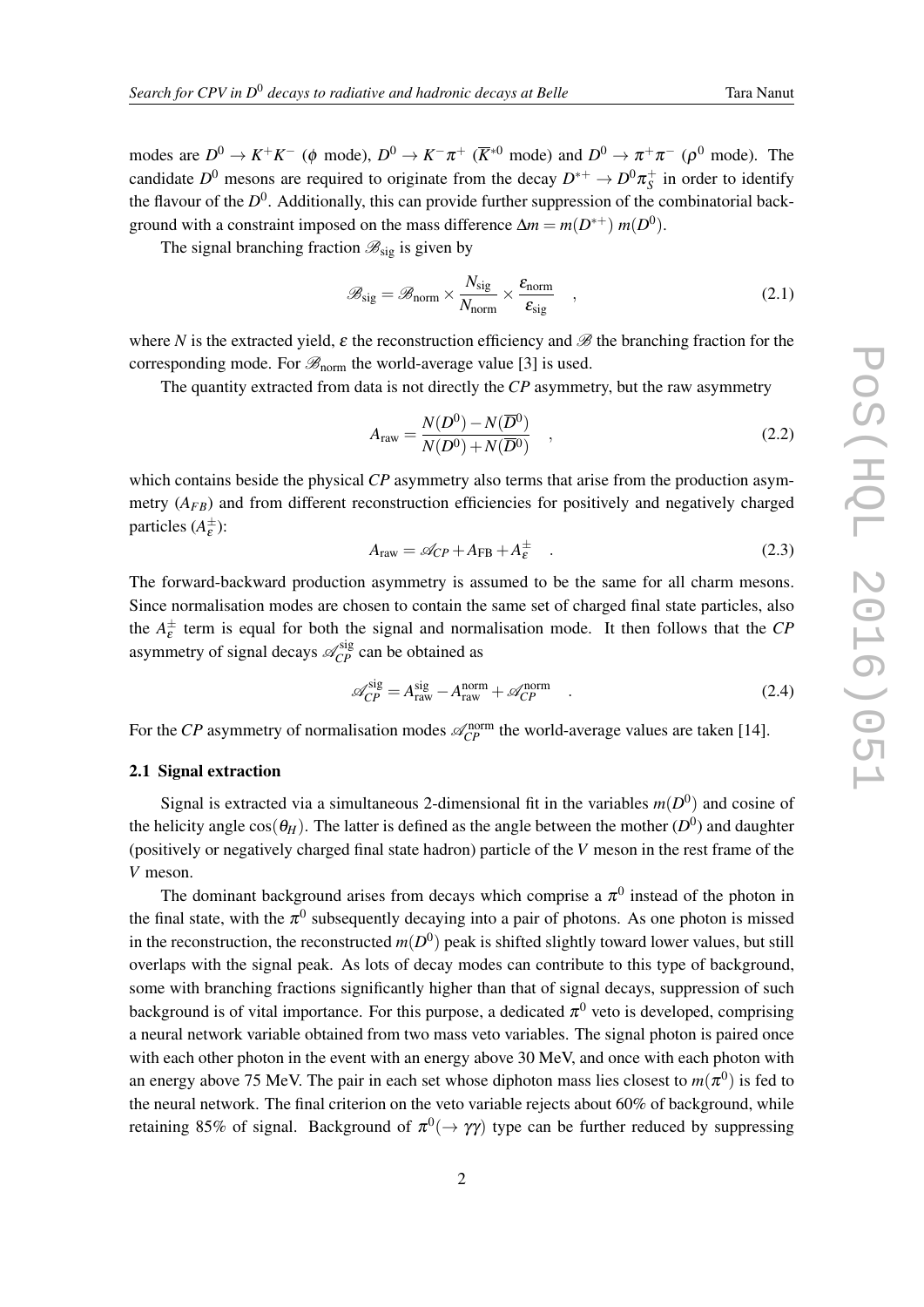events where the two photons form a merged cluster in the electromagnetic calorimeter (ECL). This is done by imposing a constraint on ratio of the energy deposited in a  $3 \times 3$  array of ECL crystals versus the energy deposited in the enclosing  $5 \times 5$  array,  $E_9/E_{25}$ .

The fit results are shown in Figures 1, [2](#page-4-0) and [3](#page-5-0) for the  $\phi$ ,  $\overline{K}^{*0}$  and  $\rho^0$  modes, respectively. The signal component is denoted with the dashed red line. The extracted signal yields are  $524 \pm 35$ ( $\phi$  mode), 9104 ± 396 ( $\overline{K}^{*0}$  mode) and 500 ± 85 ( $\rho^0$  mode). The extracted raw asymmetries are  $-0.091 \pm 0.066$  ( $\phi$  mode),  $-0.002 \pm 0.020$  ( $\overline{K}^{*0}$  mode) and  $0.064 \pm 0.151$  ( $\rho^0$  mode). Here, the uncertainties are statistical only. The reconstruction efficiencies are 9.7% ( $\phi$  mode), 7.8% ( $\overline{K}^{*0}$ mode) and 6.8% ( $\rho^0$  mode).

Figure [4](#page-6-0) shows the signal enhanced plots of the  $m(D^0)$  distribution in a reduced range of  $\cos \theta_H$ , for all three signal modes.



Figure 1: The  $m(D^0)$  (top row) and  $\cos(\theta_H)$  (bottom row) distributions for the  $\phi$  mode for  $D^0$  (left) and  $\overline{D}^0$ (right), with fit results superimposed.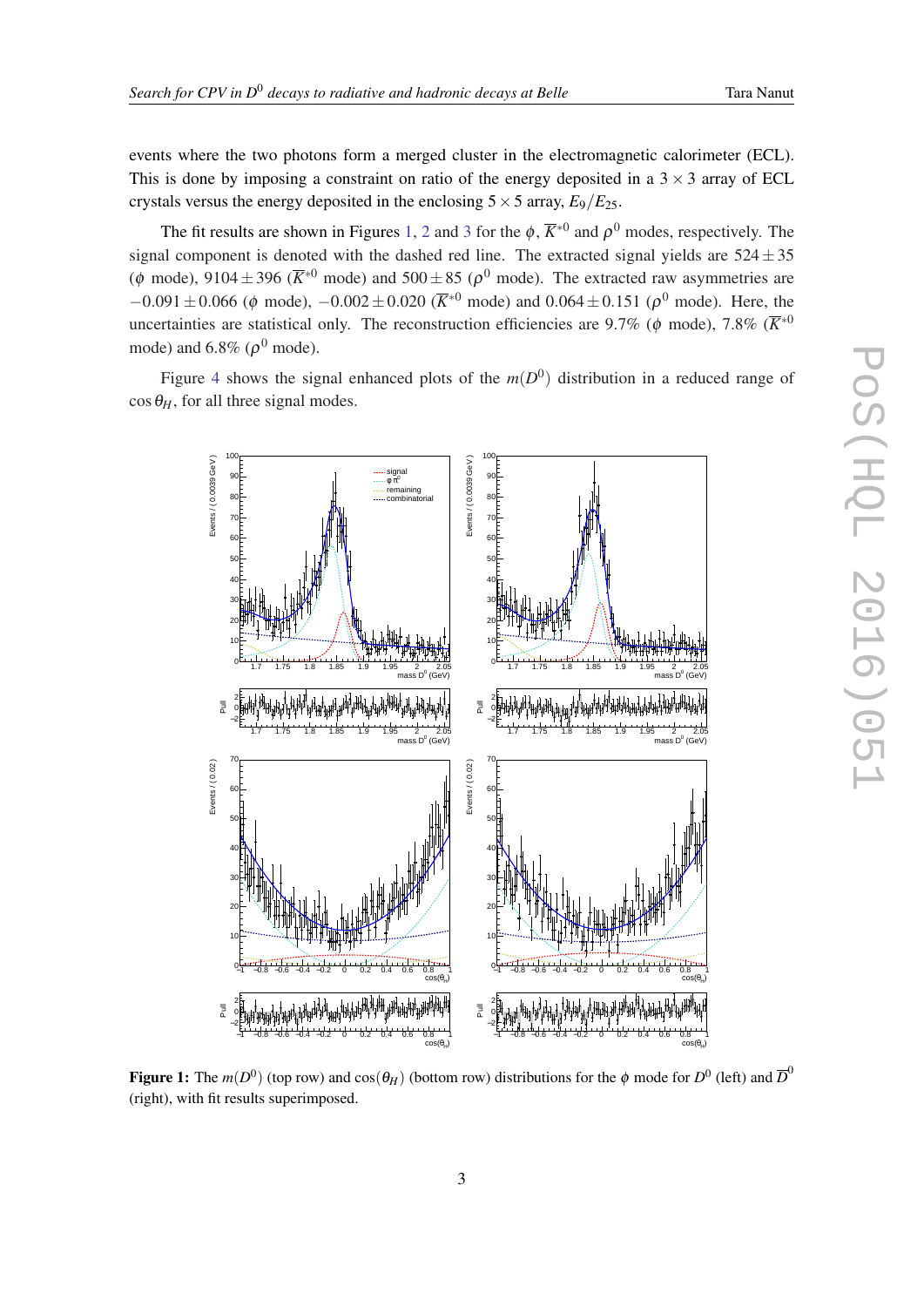$\pi^0$  $\overline{\mathsf{K}}^{\sigma_\star}\pi^0$ \*η  $\overline{\mathsf{K}}^{0_\star}\hspace{-1mm}\eta$  $\pi^0$  $\pi^*\pi^0$  $K\pi^+\pi$ η  $π$ <sup>+</sup>η  $K\pi^+$ r  $\rho^+$  $Kp^+$  $K_0^*(1430) \pi^+$ combinatorial  $\pi^+$  $K^*\pi$ 

1200 minutes and the signal signal signal

Events / ( 0.0039 GeV )

<span id="page-4-0"></span>Events / (0.0039 GeV)

 $100$ 

800





Figure 2: The  $m(D^0)$  (top row) and  $cos(\theta_H)$  (bottom row) distributions for the  $\overline{K}^{*0}$  mode for  $D^0$  (left) and  $\overline{D}^0$  (right), with fit results superimposed.

### 2.2 Analysis of normalisation modes

The analysis of the normalisation modes is based on the previous analysis of the same modes by the Belle Collaboration [15]. Signal is extracted via background subtraction in the signal window (SW). On simulation, the fraction of background events in the signal window compared to all events in symmetrical upper and lower sidebands (USB and LSB) is determined:  $f = \frac{(N_{SW}^{bkg})_{MC}}{(N_{cSM}+N_{MSE})}$  $\frac{(N_{SW})MC}{(N_{LSB}+N_{USB})_{MC}}$ . This fraction is subsequently used to determine the number of background events in the signal window in data, by counting events in sidebands:  $(N_{SW}^{bkg})_{DATA} = f \times (N_{LSB} + N_{USB})_{DATA}$ .

We extract a signal yield of 362 274 events for  $K^+K^-$ , 4.02  $\times$   $10^6$  events for  $K^-\pi^+$  and 127 683 events for  $\pi^+\pi^-$ . The extracted raw asymmetries are  $(2.2 \pm 1.7) \times 10^{-3}$   $(K^+K^-)$ ,  $(1.3 \pm 0.5) \times$  $10^{-3}$  (*K*<sup>−</sup>π<sup>+</sup>) and (8.1 ± 3.0) × 10<sup>-3</sup> (π<sup>+</sup>π<sup>−</sup>). The efficiencies are 22.7% for *K*<sup>+</sup>*K*<sup>−</sup>, 27.0% for  $K^- \pi^+$  and 21.4% for  $\pi^+ \pi^-$ .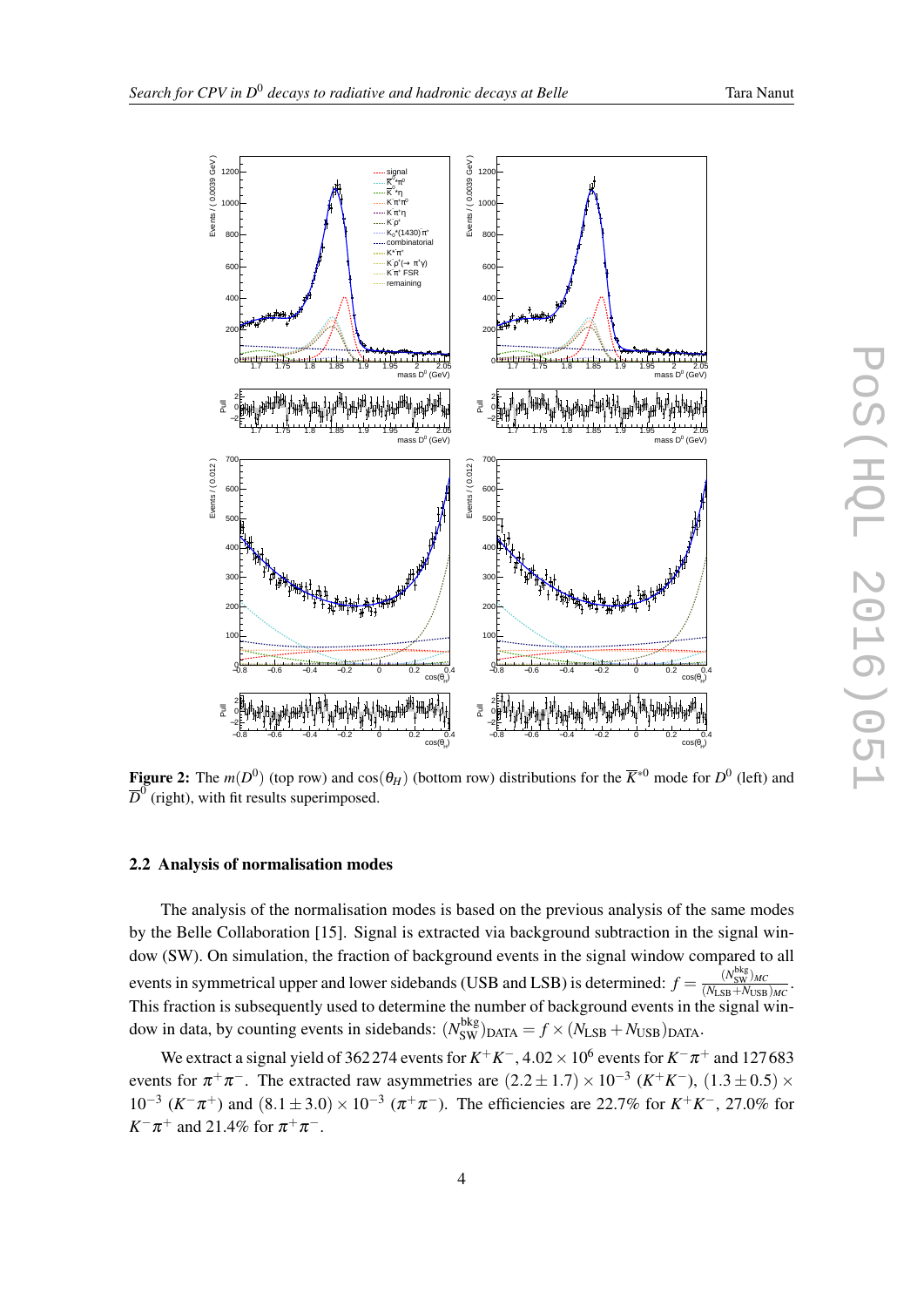<span id="page-5-0"></span>

Figure 3: The  $m(D^0)$  (top row) and  $\cos(\theta_H)$  (bottom row) distributions for the  $\rho^0$  mode for  $D^0$  (left) and  $\overline{D}^0$ (right), with fit results superimposed.

#### 2.3 Systematic uncertainties

All systematic uncertainties are summarized in Table [1.](#page-7-0) They can be roughly divided in three groups: uncertainties arising from reconstruction efficiencies (photon reconstruction efficiency,  $\Delta m$ , the  $\pi^0$  veto and  $E_9/E_{25}$ ), uncertainties arising from signal and background parametrisation and uncertainties arising from the analysis of the normalisation modes.

### 2.4 Results

The preliminary branching fractions are

$$
\mathcal{B}(D^0 \to \phi \gamma) = (2.76 \pm 0.20 \pm 0.08) \times 10^{-5} ,
$$
  
\n
$$
\mathcal{B}(D^0 \to \overline{K}^{*0} \gamma) = (4.66 \pm 0.21 \pm 0.18) \times 10^{-4} ,
$$
  
\n
$$
\mathcal{B}(D^0 \to \rho^0 \gamma) = (1.77 \pm 0.30 \pm 0.08) \times 10^{-5} ,
$$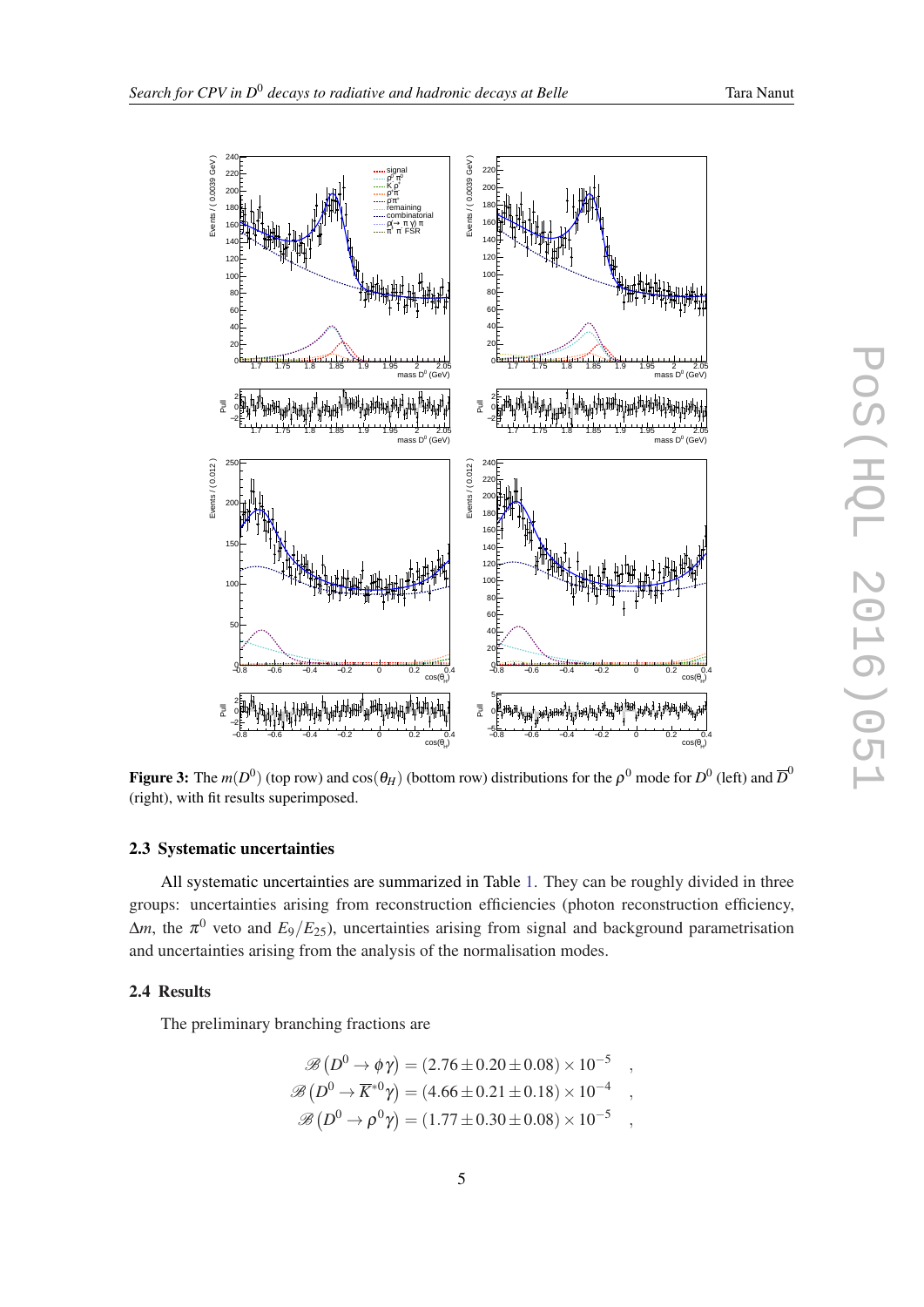<span id="page-6-0"></span>

Figure 4: Signal enhanced plots of  $m(D^0)$  in a reduced  $cos(\theta_H)$  window for all three signal modes.

where the first uncertainty is statistical and the second systematic. The result of the  $\phi$  mode is improved compared to the previous Belle result and is consistent with the world average value [3]. Our branching fraction of the  $\overline{K}^{*0}$  mode is 3.3 $\sigma$  away from the result of the BaBar analysis. For the  $\rho^0$  mode, this analysis reports the first observation of the decay. The significance of the observation is greater than  $5\sigma$ , including systematic uncertainties.

We also report the first-ever measurement of  $\mathcal{A}_{CP}$  in the decays  $D^0 \to V\gamma$ . The preliminary values are

$$
\mathscr{A}_{CP} (D^0 \to \phi \gamma) = -(0.094 \pm 0.066 \pm 0.001) ,
$$
  
\n
$$
\mathscr{A}_{CP} (D^0 \to \overline{K}^{*0} \gamma) = -(0.003 \pm 0.020 \pm 0.000) ,
$$
  
\n
$$
\mathscr{A}_{CP} (D^0 \to \rho^0 \gamma) = +(0.056 \pm 0.151 \pm 0.006) .
$$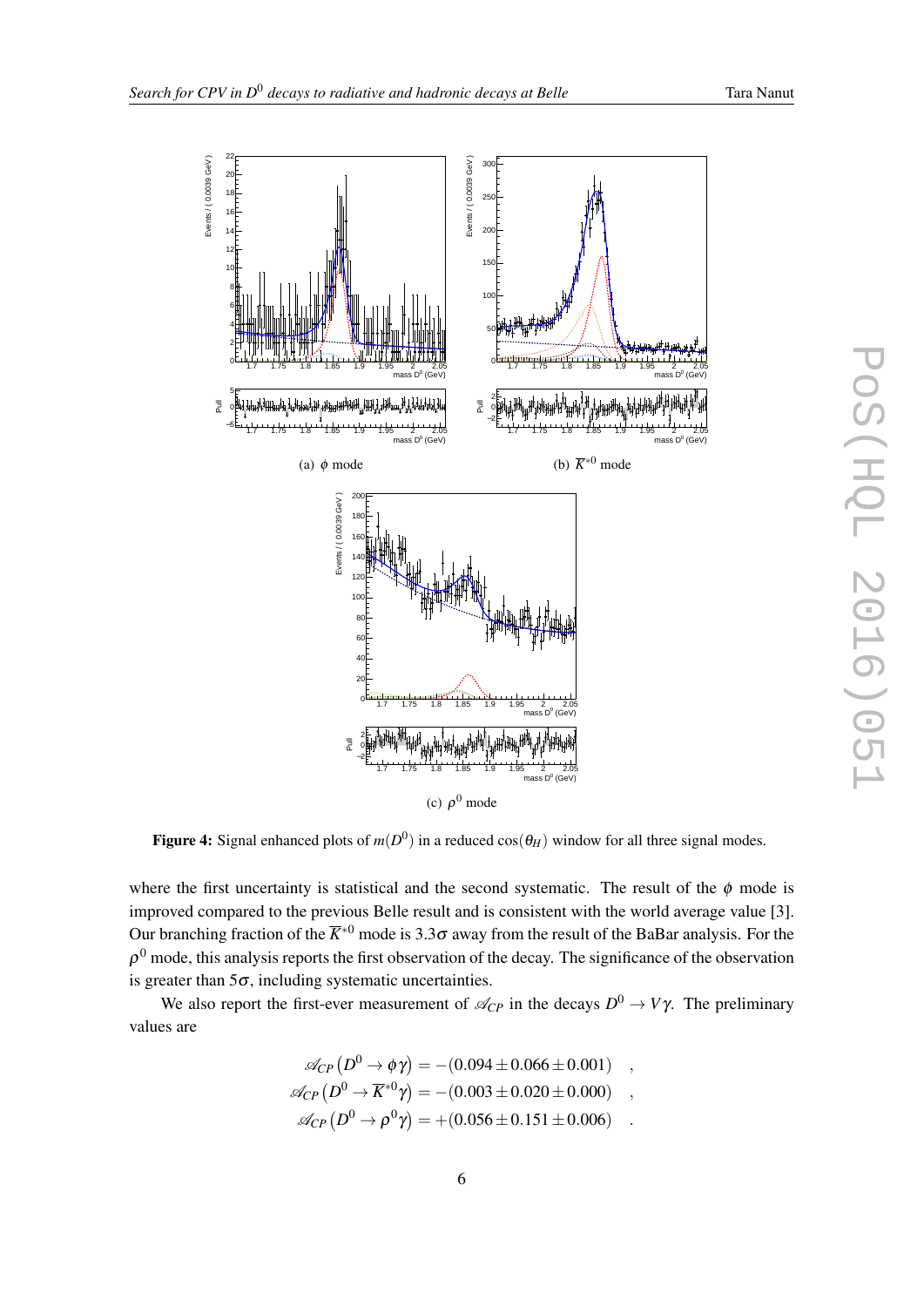<span id="page-7-0"></span>

|                    | $\phi$ mode       |                                         | $\overline{\overline{K}^{*0}}$ mode |                                         | $\rho^0$<br>mode  |                                         |
|--------------------|-------------------|-----------------------------------------|-------------------------------------|-----------------------------------------|-------------------|-----------------------------------------|
|                    | $\mathscr{B}[\%]$ | $\mathcal{A}_{CP}$ [ $\times 10^{-3}$ ] | $\mathscr{B}\left[\%\right]$        | $\mathcal{A}_{CP}$ [ $\times 10^{-3}$ ] | $\mathscr{B}[\%]$ | $\mathcal{A}_{CP}$ [ $\times 10^{-3}$ ] |
| $\gamma$ rec. eff. | $\overline{2}$    |                                         | $\overline{2}$                      |                                         | $\overline{2}$    |                                         |
| q                  | 1.16              |                                         | 1.16                                |                                         | 1.16              |                                         |
| $\pi^0$ veto       | 0.5               |                                         | 0.5                                 |                                         | 0.5               |                                         |
| $E_9/E_{25}$       | 0.96              |                                         | 0.96                                |                                         | 0.96              |                                         |
| signal             |                   |                                         |                                     |                                         |                   |                                         |
| parametrisation    | 1.39              | 0.32                                    |                                     |                                         | 2.33              | 4.29                                    |
| background         |                   |                                         |                                     |                                         |                   |                                         |
| parametrisation    | 0.95              | 0.30                                    | 2.81                                | 0.41                                    | 3.00              | 3.78                                    |
| norm, modes        |                   |                                         |                                     |                                         |                   |                                         |
| systematics        | 0.05              | 0.46                                    | 0.00                                | 0.01                                    | 0.14              | 0.54                                    |
| total              | 3.06              | 0.64                                    | 3.8                                 | 0.41                                    | 4.58              | 5.74                                    |

Table 1: Systematic uncertainties for the analysis  $D^0 \to V \gamma$ .

and are consistent with no *CP* asymmetry in any of the  $D^0 \to V\gamma$  decay modes.

# 3. Analysis of  $D^0 \to \gamma \gamma$

The analysis of the decay  $D^0 \to \gamma \gamma$  is in a lot of points similar to that of  $D^0 \to V \gamma$ . The  $D^0$ mesons are required to originate from the decay  $D^{*+} \to D^0 \pi_S^+$  in order to suppress combinatorial background. Peaking background arises from decays comprising a  $\pi^0$  and/or  $\eta$  meson, which decays to a pair of photons:  $D^0 \to \pi^0 \pi^0$ ,  $D^0 \to \eta \pi^0$ ,  $D^0 \to \eta \eta$ ,  $D^0 \to K_S^0 (\to \pi^0 \pi^0) \pi^0$ ,  $D^0 \to K_L^0 \pi^0$ . These background types are suppressed with a  $\pi^0(\eta)$  veto [16] and suppression of merged ECL clusters through the ratio  $E_9/E_{25}$ .

The branching fraction is calculated relative to the normalisation mode  $D^0 \to K_S^0 \pi^0$ .

### 3.1 Signal extraction

Signal is extracted through a 2-dimensional fit in  $m(D^0)$  and  $\Delta m$ . The efficiency is 7.3%. We extract a signal yield of  $4 \pm 15$  $4 \pm 15$  events. The fit results are shown in Figure 5.

The same fit is used for the normalisation channel. The efficiency is 7.2%. We extract a yield of  $343050 + 673$  events.

The systematic uncertainties are summarised in Table [2](#page-8-0).

#### 3.2 Calculation of upper limit

In the absence of signal, a frequentist method is used to estimate the upper limit on the branching fraction at a 90% confidence level. The systematic uncertainties are included in the calculation. The final result is

$$
\mathcal{B}r(D^0 \to \gamma \gamma) < 8.4 \times 10^{-7} \tag{3.1}
$$

at 90% C.L [8]. This result represents by far the most stringent upper limit to date.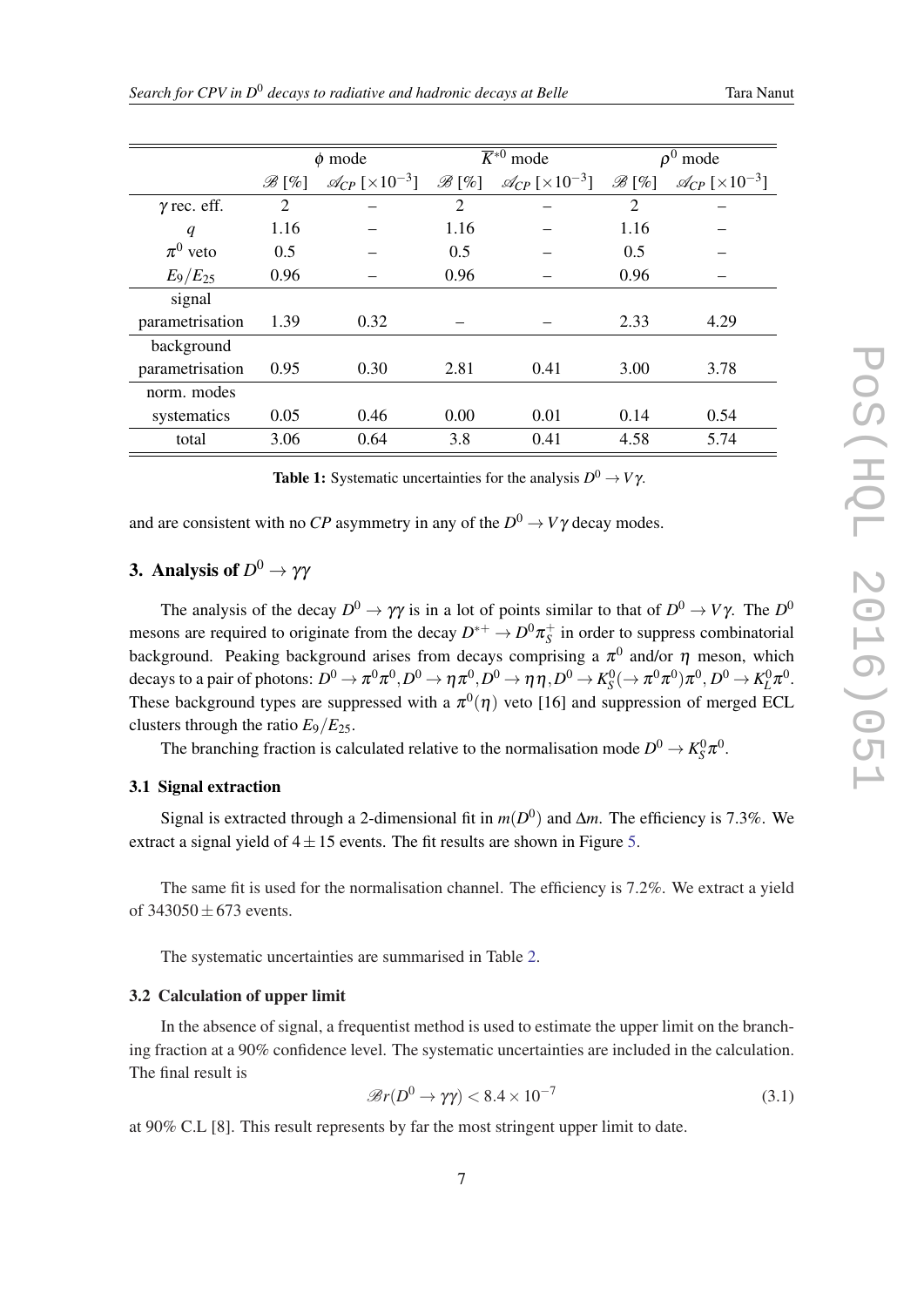<span id="page-8-0"></span>

Figure 5: 2-dimensional fit in *m*(*D* 0 ) (left) and ∆*m* (right). Blue (purple) dashed line denotes the combinatorial (peaking) background, while red histogram shows the signal component.

| $\pm 6.8\%$             |
|-------------------------|
| $^{+4.0}_{-2.4}$ events |
| $\pm 4.4\%$             |
| $\pm 0.7\%$             |
| $\pm 4.0\%$             |
| $+3.3\%$                |
|                         |

Table 2: Systematic uncertainties for the analysis  $D^0 \to \gamma \gamma$ .

# 4. Analysis of  $D^{0}\to\pi^{0}\pi^{0}$

The  $D^0$  mesons are required to originate from the decay  $D^{*+} \to D^0 \pi_S^+$  in order to provide information on the flavour of the *D* 0 . Signal is extracted via a simultaneous fit in ∆*m*. The raw asymmetry is extracted in bins of  $(cos(\theta^*), p_T^{\pi_S}, cos(\theta^{\pi_S}))$ . Such a method enables the elimination of the production assymetry  $A_{FB}$  and asymmetry arising from charged particle efficiencies  $A_{\varepsilon}^{\pm}$  from Eq. [2.3](#page-2-0).  $A_{\varepsilon}^{\pm}$  arises only from the charged pion in the  $D^{*+} \to D^0 \pi^+$  decay. It is determined from an analysis of tagged and untagged  $D^0 \to K^-\pi^+$  decays in bins of  $p_T^{\pi_S}$  and  $\cos(\theta^{\pi_S})$ . After the subtraction of this term, we obtain the corrected raw asymmetry  $A_{raw}^{corr} = A_{CP} + A_{FB}$  in bins of  $cos(\theta^*)$ . As  $A_{FB}$  is an odd function in  $cos(\theta^*)$ , it holds that

$$
A_{CP} = \frac{1}{2} (A_{raw}^{corr}(\cos(\theta^*)) + A_{raw}^{corr}(-\cos(\theta^*))
$$
 (4.1)

The average  $A_{CP}$  is obtained via a fit to constant on values in bins of  $cos(\theta^*)$ .

The corresponding plots are shown in Figure [6](#page-9-0).

The systematic uncertainties are summarised in Table [3](#page-9-0).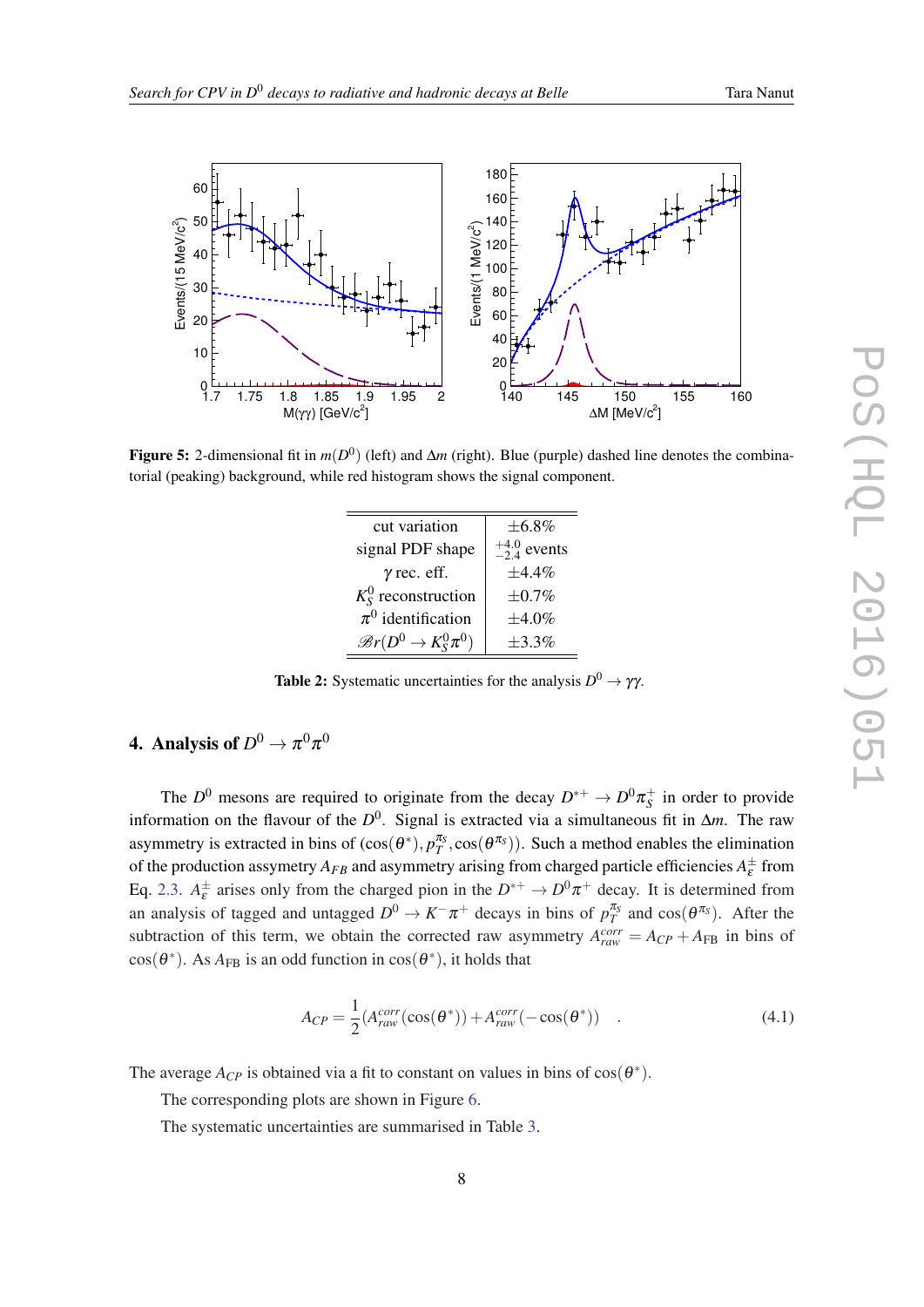<span id="page-9-0"></span>

 $\mathfrak{R}$ Figure 6: Projection of the simultaneous fit in  $\Delta m$  to the  $D^0$  (left) and  $\overline{D}^0$  (middle), and  $A_{CP}$  in bins of  $cos(\theta^*)$  (right).

| signal shape               | 0.03 |
|----------------------------|------|
| $\pi_{\rm S}$ correction   | 0.07 |
| $A_{CP}$ extraction method | 0.07 |
| Total                      | 0.10 |

**Table 3:** Systematic uncertainties for the analysis  $D^0 \to \pi^0 \pi^0$ .

### 4.1 Results

The final result for the CP asymmetry in decays  $D^0 \to \pi^0 \pi^0$  is

$$
A_{CP} = [-0.03 \pm 0.64(\text{stat.}) \pm 0.10(\text{syst.})] \%
$$
 (4.2)

which is consistent with no CP violation [12]. It is by far the most accurate measurement to date.

### Acknowledgments

We thank the KEKB group and all institutes and agencies that support the work of the members of the Belle Collaboration.

#### References

.

- [1] O. Tajima *et al.* (Belle Collaboration), Phys. Rev. Lett. **92**[, 101803 \(2004\).](http://dx.doi.org/10.1103/PhysRevLett.92.101803)
- [2] B. Aubert *et al.* (BaBar), Phys. Rev. D78[, 071101 \(2008\)](http://dx.doi.org/10.1103/PhysRevD.78.071101), [arXiv:0808.1838 \[hep-ex\]](http://arxiv.org/abs/0808.1838).
- [3] K. A. Olive *et al.* (Particle Data Group), Chin. Phys. **C38**[, 090001 \(2014\).](http://dx.doi.org/10.1088/1674-1137/38/9/090001)
- [4] D. M. Asner *et al.* (CLEO), Phys. Rev. **D58**[, 092001 \(1998\)](http://dx.doi.org/10.1103/PhysRevD.58.092001), [arXiv:hep-ex/9803022 \[hep-ex\]](http://arxiv.org/abs/hep-ex/9803022) .
- [5] G. Isidori and J. F. Kamenik, Phys. Rev. Lett. 109[, 171801 \(2012\)](http://dx.doi.org/10.1103/PhysRevLett.109.171801), [arXiv:1205.3164 \[hep-ph\]](http://arxiv.org/abs/1205.3164)